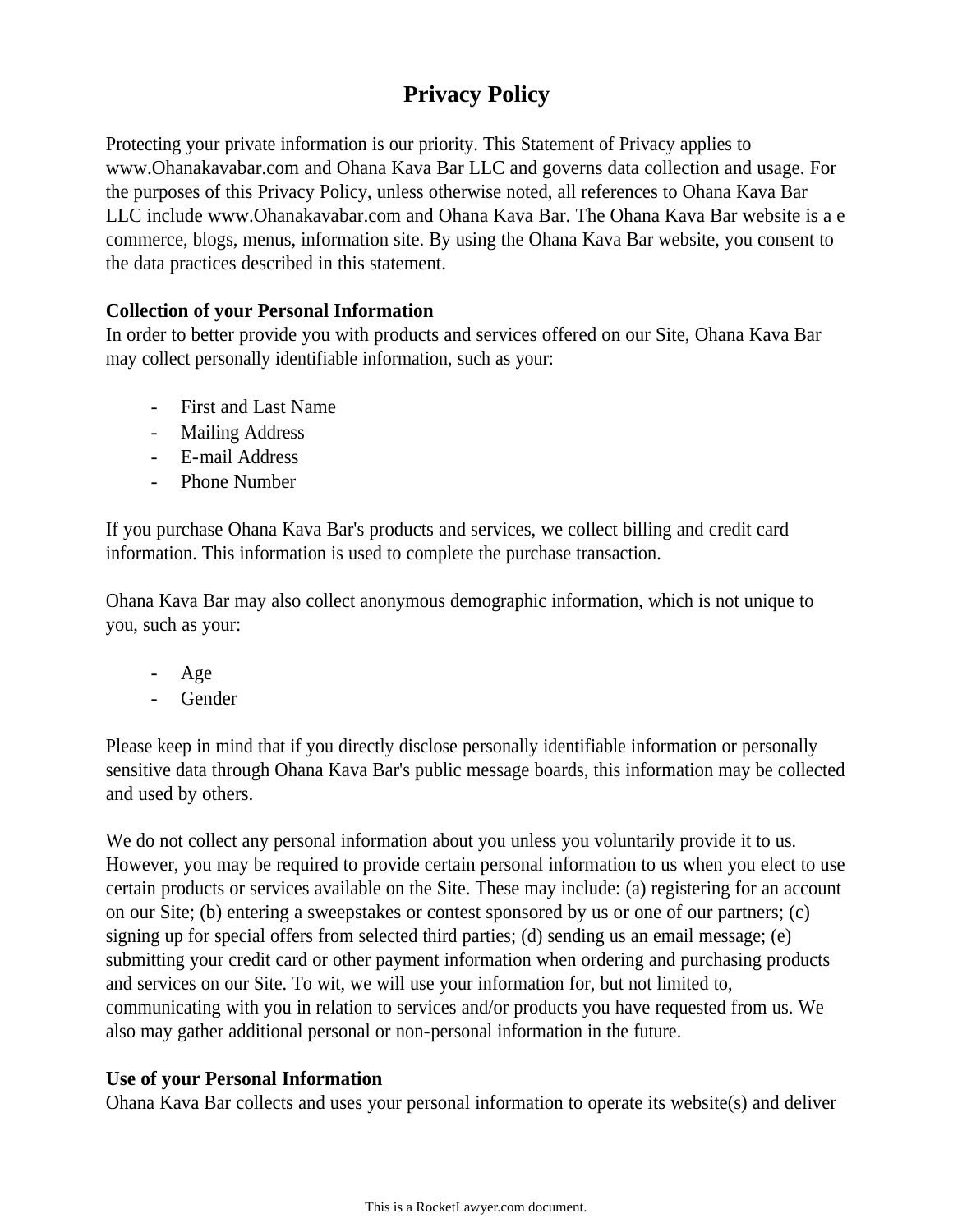the services you have requested.

Ohana Kava Bar may also use your personally identifiable information to inform you of other products or services available from Ohana Kava Bar and its affiliates.

### **Sharing Information with Third Parties**

Ohana Kava Bar does not sell, rent or lease its customer lists to third parties.

Ohana Kava Bar may, from time to time, contact you on behalf of external business partners about a particular offering that may be of interest to you. In those cases, your unique personally identifiable information (e-mail, name, address, telephone number) is not transferred to the third party. Ohana Kava Bar may share data with trusted partners to help perform statistical analysis, send you email or postal mail, provide customer support, or arrange for deliveries. All such third parties are prohibited from using your personal information except to provide these services to Ohana Kava Bar, and they are required to maintain the confidentiality of your information.

Ohana Kava Bar may disclose your personal information, without notice, if required to do so by law or in the good faith belief that such action is necessary to: (a) conform to the edicts of the law or comply with legal process served on Ohana Kava Bar or the site; (b) protect and defend the rights or property of Ohana Kava Bar; and/or (c) act under exigent circumstances to protect the personal safety of users of Ohana Kava Bar, or the public.

## **Tracking User Behavior**

Ohana Kava Bar may keep track of the websites and pages our users visit within Ohana Kava Bar, in order to determine what Ohana Kava Bar services are the most popular. This data is used to deliver customized content and advertising within Ohana Kava Bar to customers whose behavior indicates that they are interested in a particular subject area.

### **Automatically Collected Information**

Information about your computer hardware and software may be automatically collected by Ohana Kava Bar. This information can include: your IP address, browser type, domain names, access times and referring website addresses. This information is used for the operation of the service, to maintain quality of the service, and to provide general statistics regarding use of the Ohana Kava Bar website.

### **Links**

This website contains links to other sites. Please be aware that we are not responsible for the content or privacy practices of such other sites. We encourage our users to be aware when they leave our site and to read the privacy statements of any other site that collects personally identifiable information.

# **Security of your Personal Information**

Ohana Kava Bar secures your personal information from unauthorized access, use, or disclosure. Ohana Kava Bar uses the following methods for this purpose: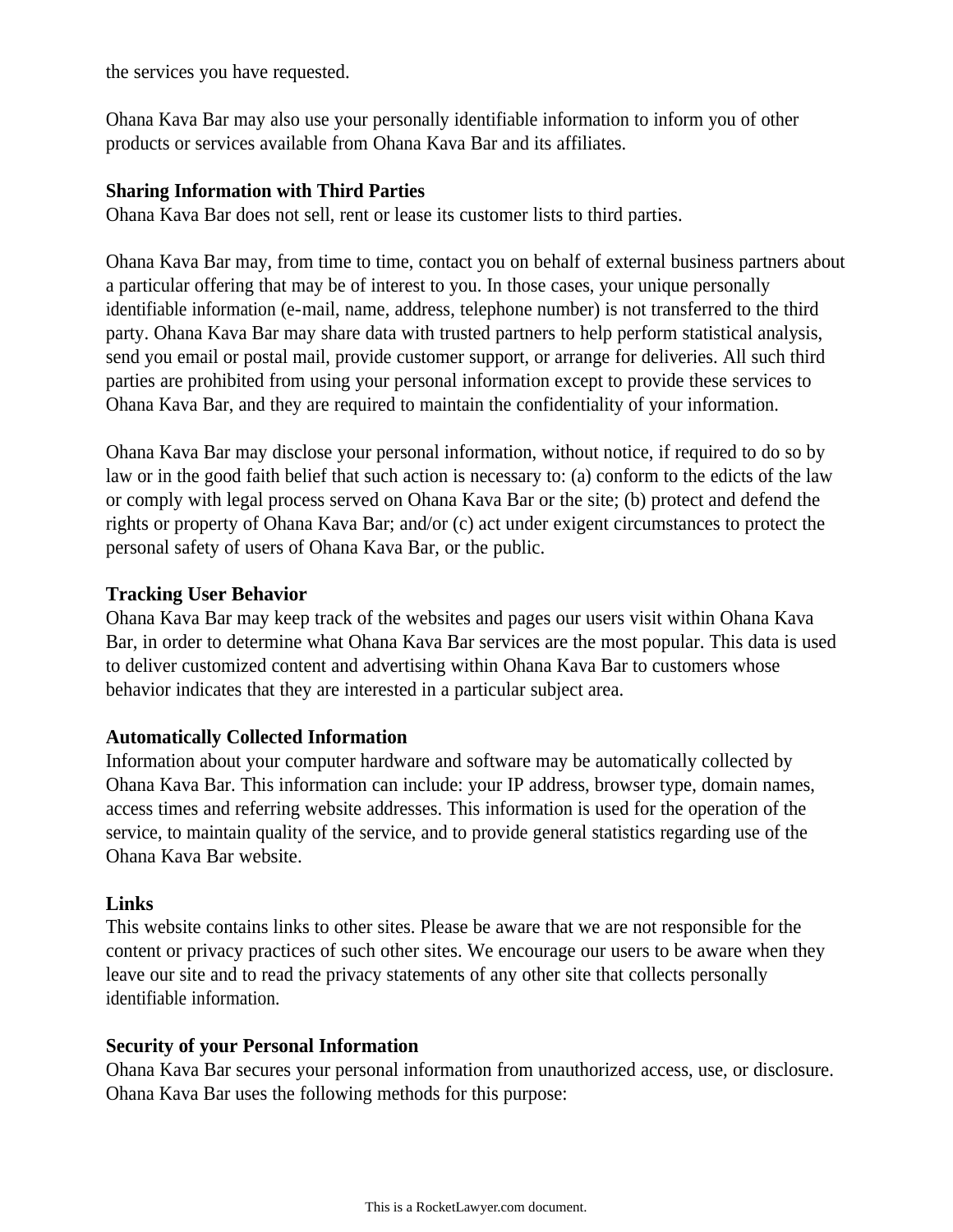SSL Protocol

When personal information (such as a credit card number) is transmitted to other websites, it is protected through the use of encryption, such as the Secure Sockets Layer (SSL) protocol.

We strive to take appropriate security measures to protect against unauthorized access to or alteration of your personal information. Unfortunately, no data transmission over the Internet or any wireless network can be guaranteed to be 100% secure. As a result, while we strive to protect your personal information, you acknowledge that: (a) there are security and privacy limitations inherent to the Internet which are beyond our control; and (b) security, integrity, and privacy of any and all information and data exchanged between you and us through this Site cannot be guaranteed.

# **Right to Deletion**

Subject to certain exceptions set out below, on receipt of a verifiable request from you, we will:

- Delete your personal information from our records; and
- Direct any service providers to delete your personal information from their records.

Please note that we may not be able to comply with requests to delete your personal information if it is necessary to:

- Complete the transaction for which the personal information was collected, fulfill the terms of a written warranty or product recall conducted in accordance with federal law, provide a good or service requested by you, or reasonably anticipated within the context of our ongoing business relationship with you, or otherwise perform a contract between you and us;
- Detect security incidents, protect against malicious, deceptive, fraudulent, or illegal activity; or prosecute those responsible for that activity;
- Debug to identify and repair errors that impair existing intended functionality;
- Exercise free speech, ensure the right of another consumer to exercise his or her right of free speech, or exercise another right provided for by law;
- Comply with the California Electronic Communications Privacy Act;
- Engage in public or peer-reviewed scientific, historical, or statistical research in the public interest that adheres to all other applicable ethics and privacy laws, when our deletion of the information is likely to render impossible or seriously impair the achievement of such research, provided we have obtained your informed consent;
- Enable solely internal uses that are reasonably aligned with your expectations based on your relationship with us;
- Comply with an existing legal obligation; or
- Otherwise use your personal information, internally, in a lawful manner that is compatible with the context in which you provided the information.

# **Children Under Thirteen**

Ohana Kava Bar does not knowingly collect personally identifiable information from children under the age of thirteen. If you are under the age of thirteen, you must ask your parent or guardian for